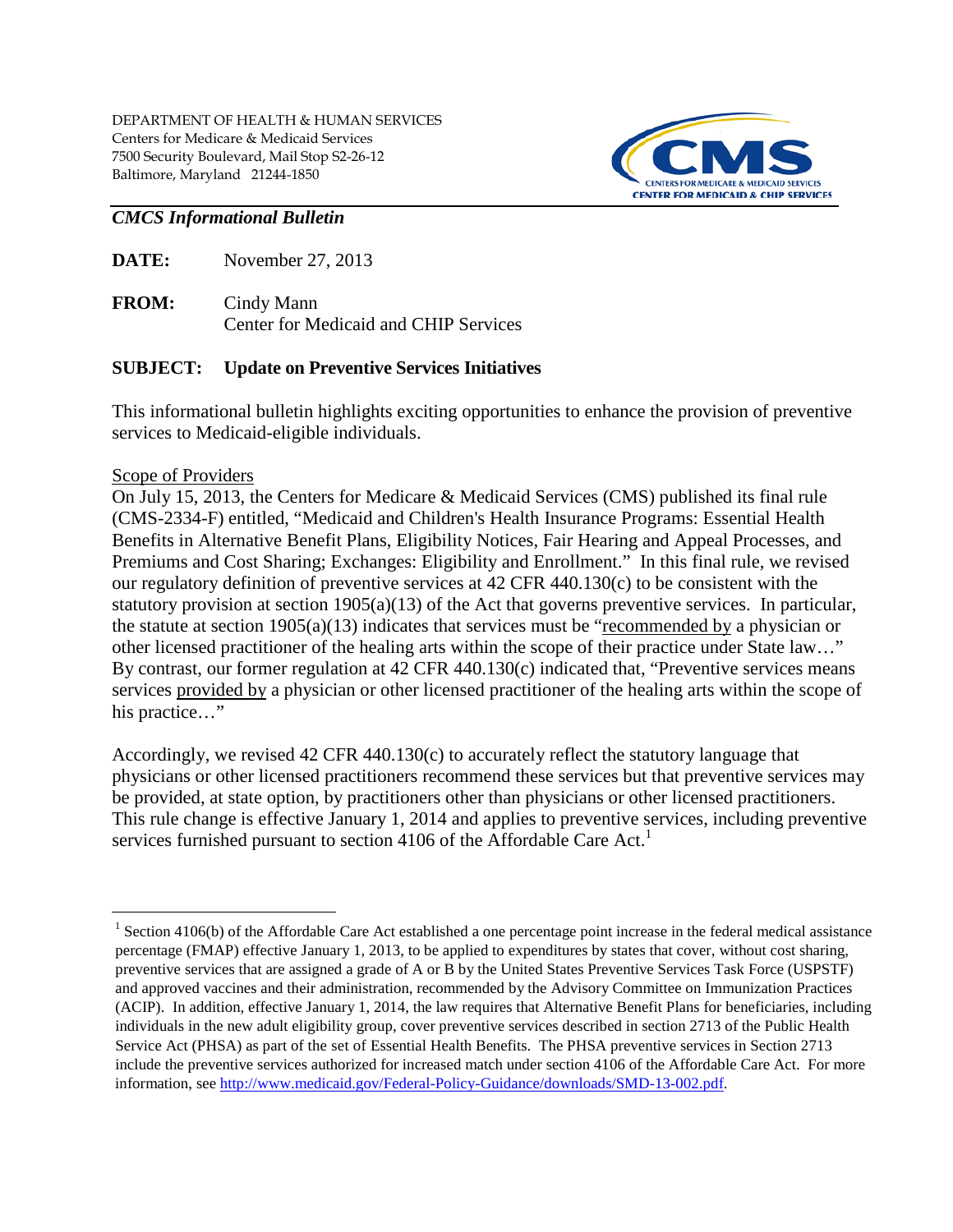### CMCS Informational Bulletin – Page 2

Since 42 CFR 430.10 requires state plans to be comprehensive written statements describing the nature and scope of a state's Medicaid program and contain all information necessary for CMS to determine whether the plans can be approved to serve as the basis for Federal financial participation (FFP), states must include in their SPA a summary of practitioner qualifications for practitioners who are not physicians or licensed practitioners. The summary should include any required education, training, experience, credentialing or registration. This approach is similar to our long-standing approach for providers and practitioners of state plan rehabilitative services. We are available to provide technical assistance to states.

We see this change to the scope of providers authorized to furnish preventive services as another tool for states to leverage in ensuring robust provision of services designed to assist beneficiaries in maintaining a healthy lifestyle and avoiding unnecessary health care costs.

# HIV Screening

 $\overline{a}$ 

On July 15, 2013, President Obama issued an Executive Order creating the HIV Care Continuum Initiative.<sup>2</sup> The Initiative is a response to recent data showing that only 25% of people living with HIV in the United States have the virus under control, and nearly 20% are unaware of their HIV infection.

Medicaid is a key source of care for people with HIV and AIDS, with nearly half of those with HIV in regular care covered by Medicaid.<sup>3</sup> We highlighted the options for coverage of screening for HIV in a June 24, 2009 letter to state Medicaid directors.<sup>4</sup> Currently, according to the Kaiser Commission on Medicaid and the Uninsured, about 30 states cover HIV tests as routine screening, with another 19 states providing coverage as medically necessary.<sup>5</sup>

Consistent with this Executive Order, we wanted to highlight a recent change in recommendations around screening for HIV. The United States Preventive Services Task Force (USPSTF) recently changed their recommendations on routine screening. As of April 2013, the USPSTF recommends that clinicians screen adolescents and adults aged  $15$  to 65 years at least once for HIV infection.<sup>6</sup> This is a grade "A" recommendation, meaning that there is a "high degree of certainty that the net benefit is substantial."<sup>7</sup>

USPSTF recommendations are cited in multiple Medicaid coverage policies, such as the increased Federal Medical Assistance Percentage (FMAP) for states that provide full coverage to specified preventive services without cost sharing, including all services that are assigned a grade A or grade B recommendation from USPSTF.<sup>8</sup> As highlighted in the letter to State Medicaid Directors issued on February 1, 2013, states claiming this increased FMAP should update their coverage and billing codes to comply with any revisions to USPSTF recommendations over time. While CMS will not

<sup>2</sup> <http://www.whitehouse.gov/the-press-office/2013/07/15/executive-order-hiv-care-continuum-initiative>

<sup>&</sup>lt;sup>3</sup> <http://kaiserfamilyfoundation.files.wordpress.com/2013/01/8218.pdf>

<sup>&</sup>lt;sup>4</sup> <http://downloads.cms.gov/cmsgov/archived-downloads/SMDL/downloads/SHO062409.pdf><br>
<sup>5</sup> http://kff.org/hivaids/fact-sheet/state-medicaid-coverage-of-routine-hiv-screening-2/<br>
<sup>6</sup> http://www.uspreventiveservicestaskforce.o

<sup>&</sup>lt;sup>8</sup> SMD #13-002,<http://www.medicaid.gov/Federal-Policy-Guidance/downloads/SMD-13-002.pdf>